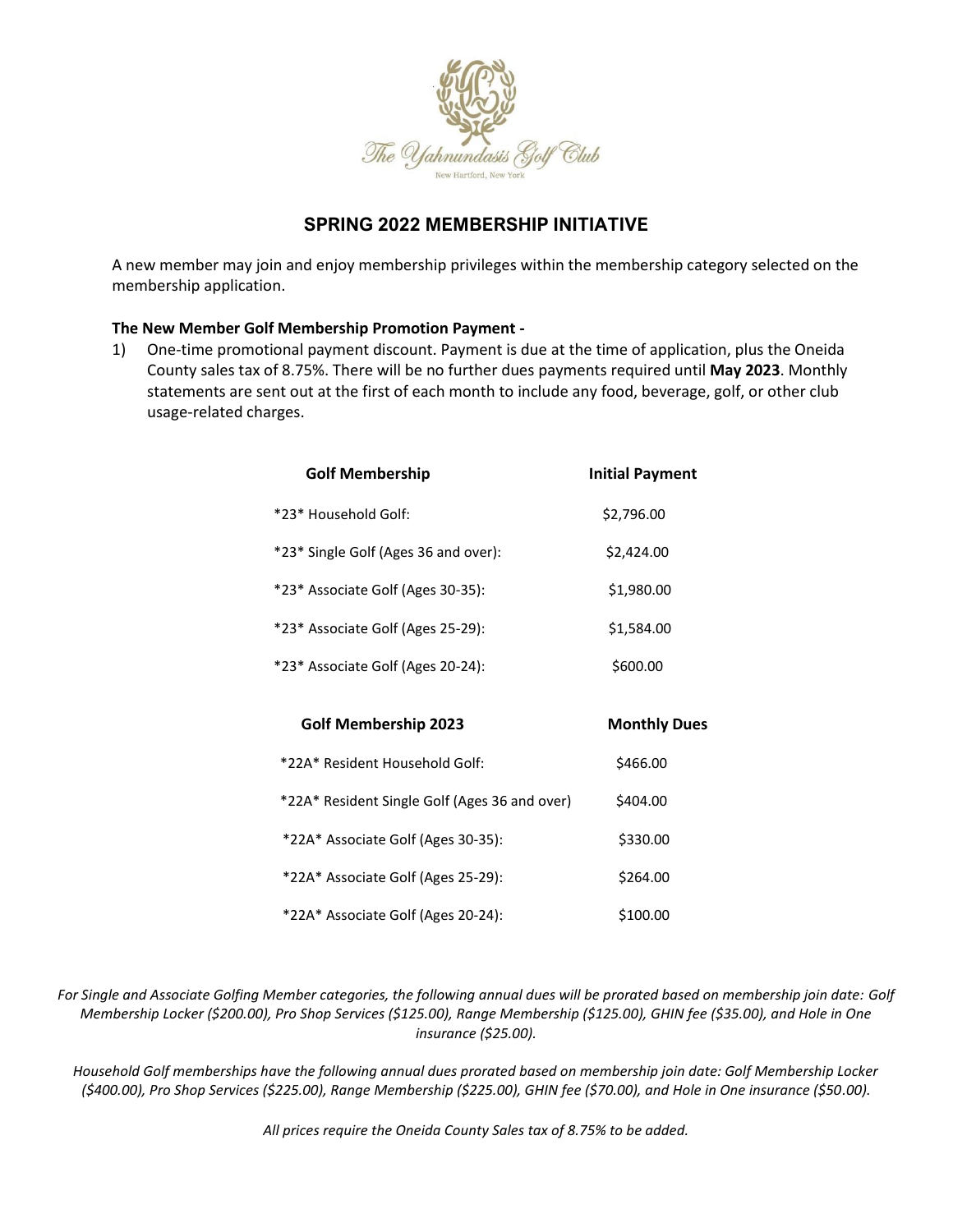#### **The New Member Social Membership Promotion Payment -**

2) One-time promotional payment discount. Payment is due at the time of application, plus the Oneida County sales tax of 8.75%. There will be no further dues payments required until **May 2023**. Monthly statements are sent out at the first of each month to include any food, beverage, golf, or other club usage-related charges.

| <b>Social Membership</b>      | <b>Initial Payment</b>  |
|-------------------------------|-------------------------|
| *23* Social:                  | \$912.00                |
| Corporate Membership:         | \$3,000.00              |
|                               |                         |
| <b>Social Membership 2023</b> | <b>Monthly Dues</b>     |
| *23* Resident Social:         | \$172.50                |
| Corporate Membership          | \$4,719.00 (Annual Fee) |

*In Year One of Golf and Social Memberships, no Restaurant Minimums will be required.*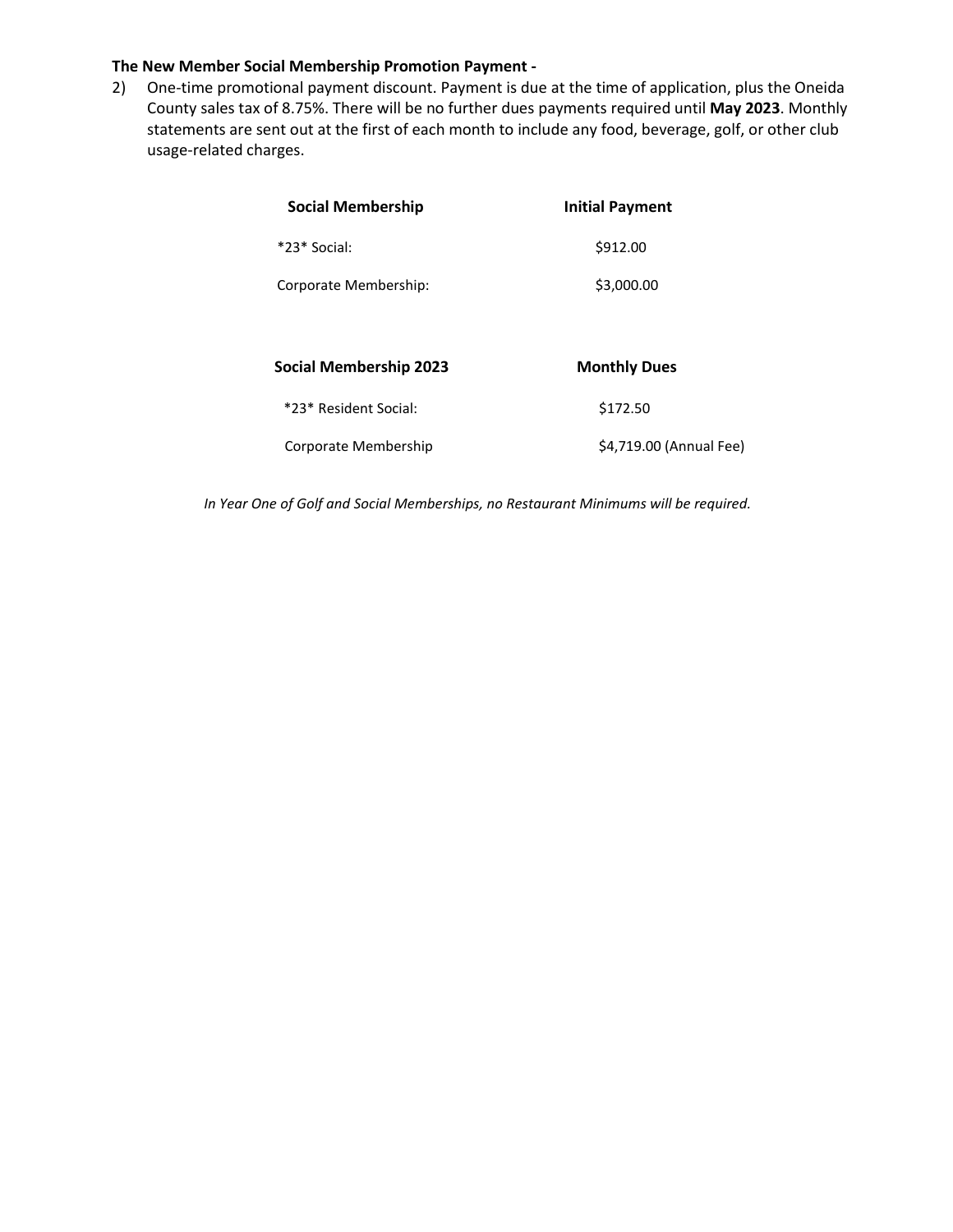# **Membership Class Description**

Members shall be elected to the different classifications of membership as follows:

**(a) Resident Membership:** Resident Members shall be elected from persons who are at least forty-one years of age and live within a radius of ninety miles from the Club (hereinafter called the "residential area") or are employed or have a place of business within said area.

#### **Resident Classes:**

**Resident Household Membership:** Provides all Club facilities for the Member, a spouse, and their unmarried children under 26.

**Resident Single Membership:** Provides use of all Club facilities for the Member and use of the Clubhouse and athletic facilities, excluding golf, for a spouse, and unmarried children under 26.

- **(b) Associate Membership:** Provides use of the Club facilities for the Member, a spouse, and their unmarried children under 26. Associate Members shall be elected from persons eligible to Resident Membership who is under forty-one years of age. On the first day of the month following the date when an Associate Member shall reach forty-one years of age, an Associate Member must elect to be transferred to a membership class to which eligible or resign from the Club.
- **(c) Resident Social Membership:** Social Members shall be elected from persons eligible to Resident Membership. This Membership provides use of the Club's facilities. Additional amenities include the championship 18-hole golf course (limited to four rounds per year, subject to applicable guest dues tennis courts, aquatic facility, Clubhouse, dining, and all related social events, for the Member, spouse, and unmarried children under 26.
- **(d) Associate Social Membership:** Provides members use of the Club's facilities and amenities to include the championship 18-hole golf course (limited to four rounds per year, subject to applicable guest dues), tennis courts, aquatic facility, Clubhouse, dining, and all related social events, for the Member, spouse and unmarried children under 26. On the first day of the month following the date when an Associate Member shall reach forty-one years of age, an Associate Member must elect to be transferred to a membership class to which eligible or resign from the Club.
- **(e) Corporate Social Membership:** On an annual basis, a corporation or business entity may be permitted to sponsor five (5) of its officers or managers who may use the Club's facilities and amenities. This Membership includes the championship 18-hole golf course (limited to four rounds per year, subject to applicable guest dues), tennis courts, aquatic facility, Clubhouse, dining, and all related social events. Within such an annual period, substitutions of the designated Members may be permitted only with Board approval upon condition that the designated Member has transferred beyond the residential area or terminated his or her employment with the corporate/business member.

#### **Restaurant Minimum and Service Charge:**

Based upon our fiscal year of May 31, 2022, through May 31, 2023, there is an annual restaurant minimum purchase requirement of \$750.00, which is waived the first year. The Club automatically adds a 20% service charge to each bill. The restaurant minimum is prorated from the time that Membership commences up to May 31. Unused restaurant minimums will be billed to the Membership account.